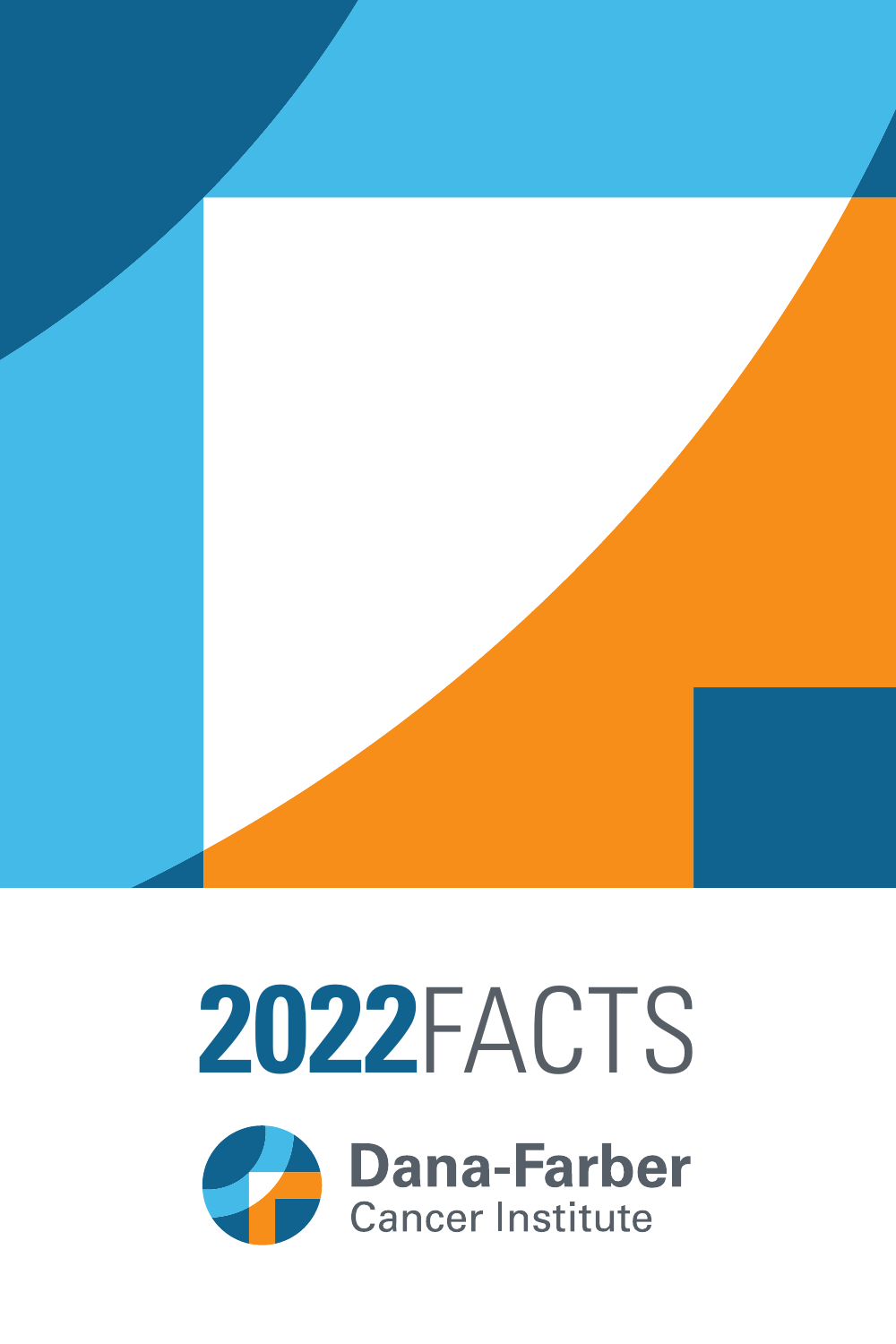# WHO WE ARE

Founded in Boston in 1947, Dana-Farber Cancer Institute blends leading science and exceptional care into transformative medicine. We have a unique and equal balance of clinical care and research, serving as a principal teaching affiliate of Harvard Medical School and a federally designated Comprehensive Cancer Center that develops and disseminates innovative patient therapies and scientific discoveries throughout the world. Since 1948, the Jimmy Fund has raised millions of dollars through thousands of community efforts to advance Dana-Farber's lifesaving mission.

### **EMPLOYEES**

| Full-time      | 5,174 |
|----------------|-------|
| Part-time      | 1,003 |
| <b>Total</b>   | 6,177 |
| <b>FACULTY</b> |       |
| <b>MDs</b>     | 294   |
| PhDs           | 118   |
| <b>MD/PhDs</b> | 66    |
| <b>Total</b>   | 478   |

All data in this publication is from fiscal year 2021.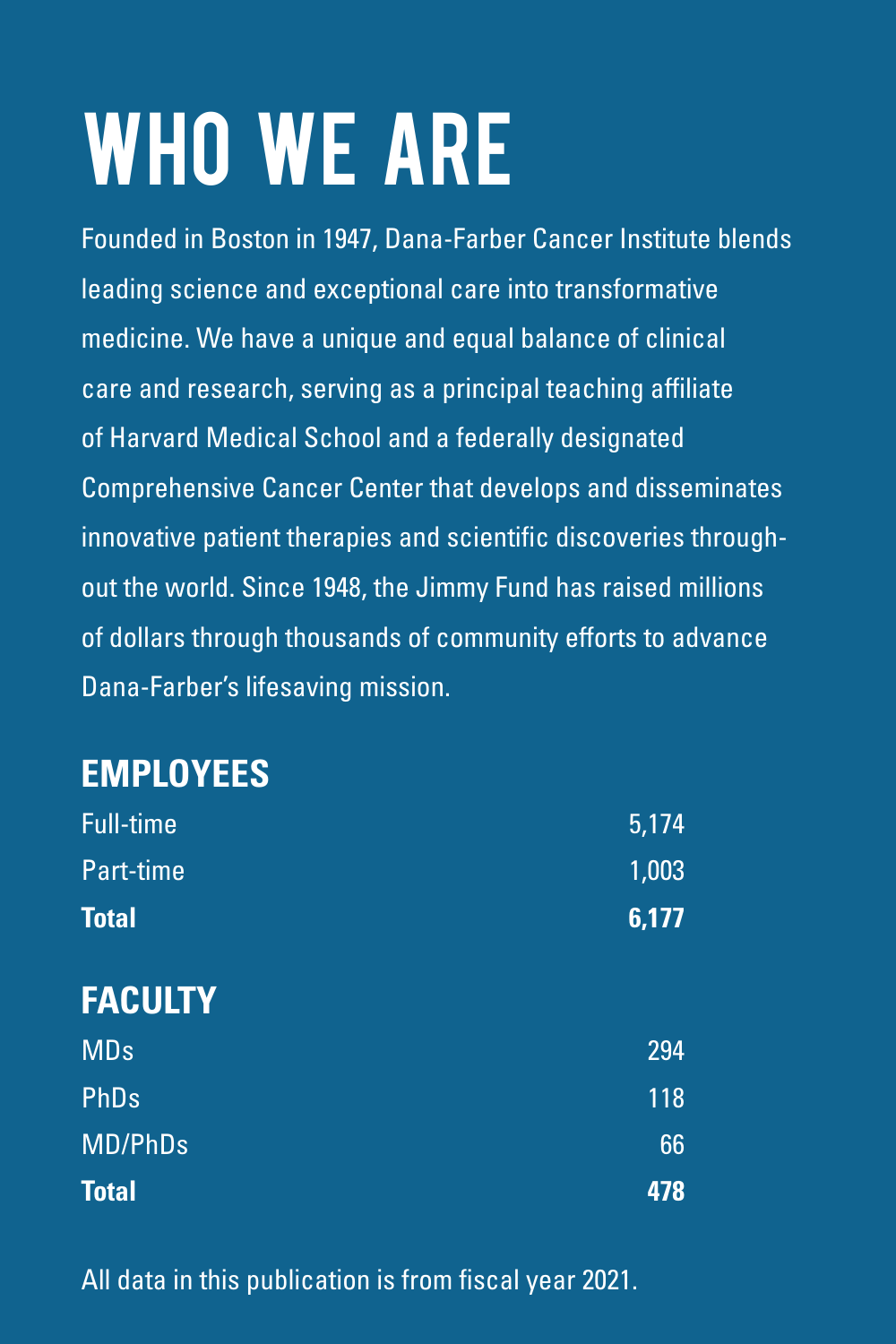# **PATIENT CARE**

Dana-Farber cares for adults and children challenged with cancer, blood disorders, and related diseases. Our world-renowned specialists provide comprehensive and personalized care for each patient and support for their families.

Our specialized treatment centers are staffed by teams of experts who work closely together to offer patients the latest therapies and strategies, including access to innovative clinical trials.

| <b>Infusion Treatments</b>  | 188,242 |
|-----------------------------|---------|
| <b>Outpatient MD Visits</b> | 364,577 |
| <b>New Patients</b>         | 29,070  |
| <b>Unique Patients</b>      | 86,066  |

### **REGISTERED NURSES**

| Registered Nurses, Nurse Practitioners,           |     |
|---------------------------------------------------|-----|
| <b>Clinical Specialists, and Nurse Scientists</b> | 856 |

### **PATIENT SERVICES VOLUNTEERS**

Despite greatly restricted on-site hours due to COVID-19 restrictions, our valued patient services volunteers were still able to donate time in 2021, conducting approximately 20,000 remote contacts (online or via phone) with patients and their loved ones. Additionally, a limited number of volunteers were able to provide thousands of in-person service hours helping patients at our Chestnut Hill location in 2021.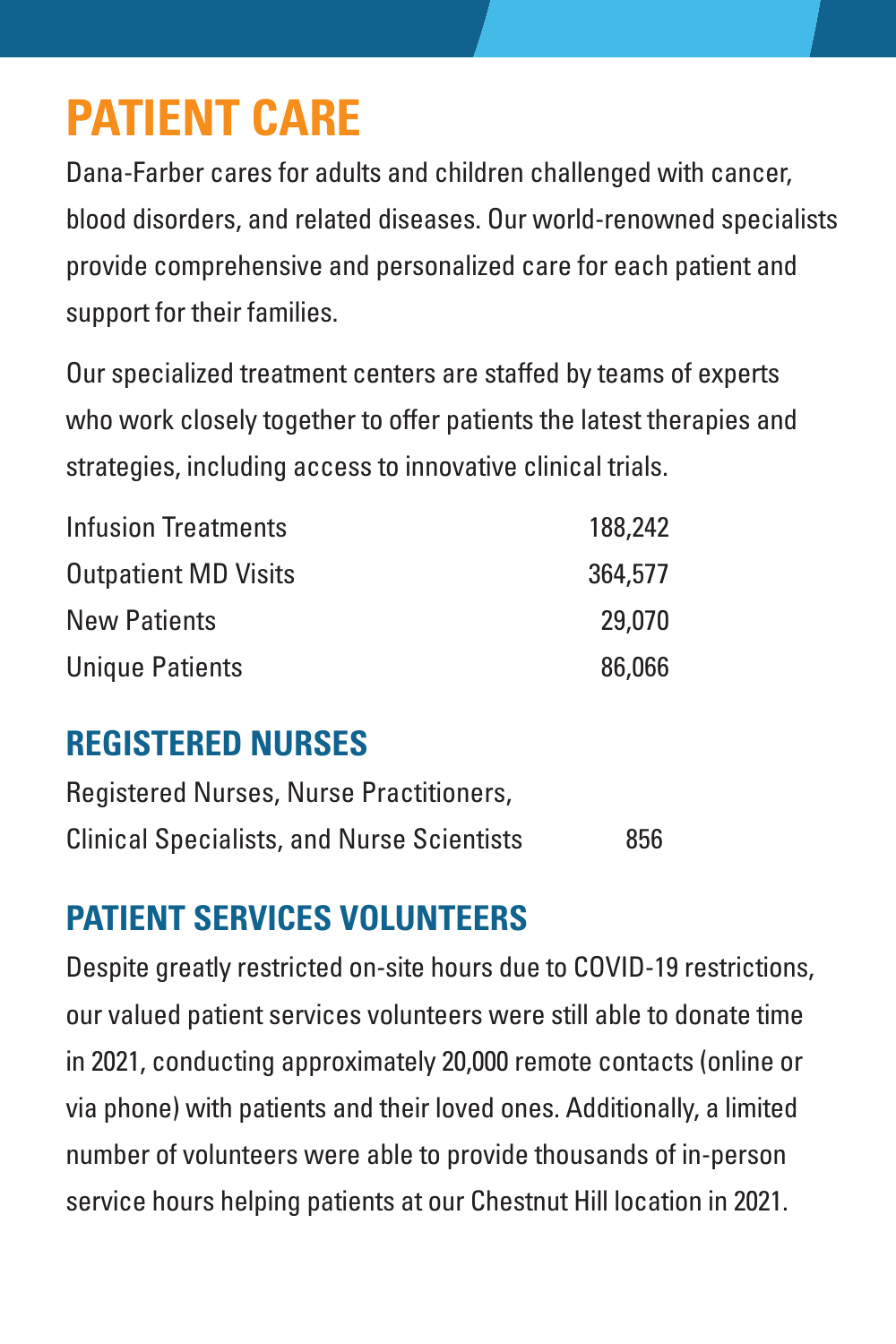# **RESEARCH**

Dana-Farber remains true to its founder, Sidney Farber, MD, and his vision of a cancer center that is just as dedicated to discoveries in cancer research as it is to delivering expert, compassionate care.

Through strategic investment in research, we support scientific leaders and young investigators, develop new therapies, and ensure a spirit of collaboration and innovation.

| NIH-Sponsored Research Grants  | 133             |
|--------------------------------|-----------------|
| <b>Research Fellows</b>        | 619             |
| <b>Clinical Fellows</b>        | 75              |
| <b>Principal Investigators</b> | 166             |
| <b>Clinical Trials</b>         | More than 1,100 |

### **WHAT SETS US APART**

- Founding member of Dana-Farber/Harvard Cancer Center, one of 52 NCI-designated Comprehensive Cancer Centers in the U.S.
- A principal teaching affiliate of Harvard Medical School
- The only hospital ranked in the top four nationally by *U.S. News and World Report* in both adult and pediatric cancer care
- Top academic recipient of grant funding from the National Cancer Institute (NCI)
- Over the last decade, nearly one of every four FDA-approved cancer drugs in the U.S. was developed in part with Dana-Farber.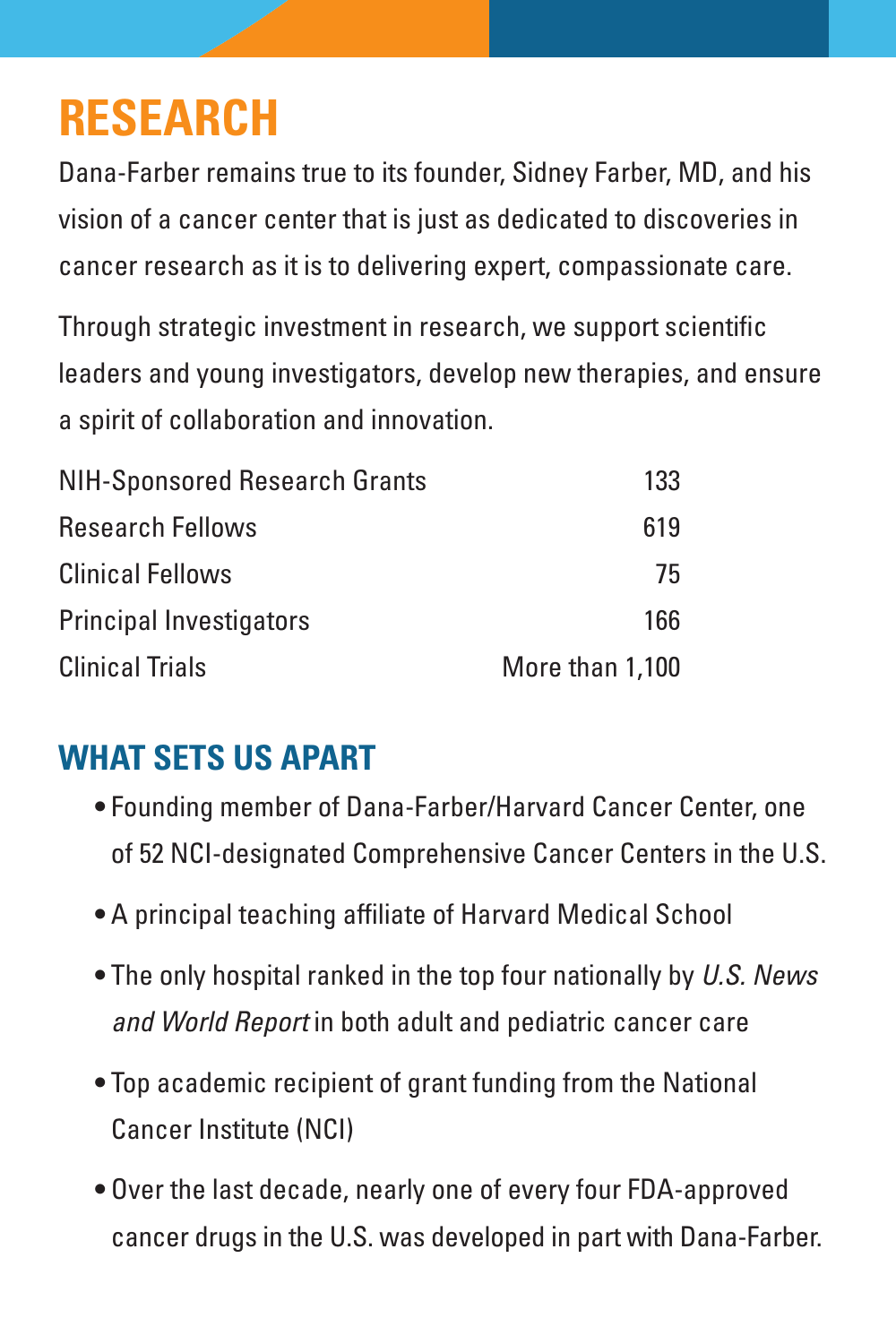# **FINANCIAL OVERVIEW**

### **FISCAL YEAR 2021**

Income and expenses, in thousands

\$402 million was raised through philanthropy in fiscal year 2021.

### **Fiscal Year 2021 Income – \$2,267,870**



**Fiscal Year 2021 Expenses – \$2,222,881**

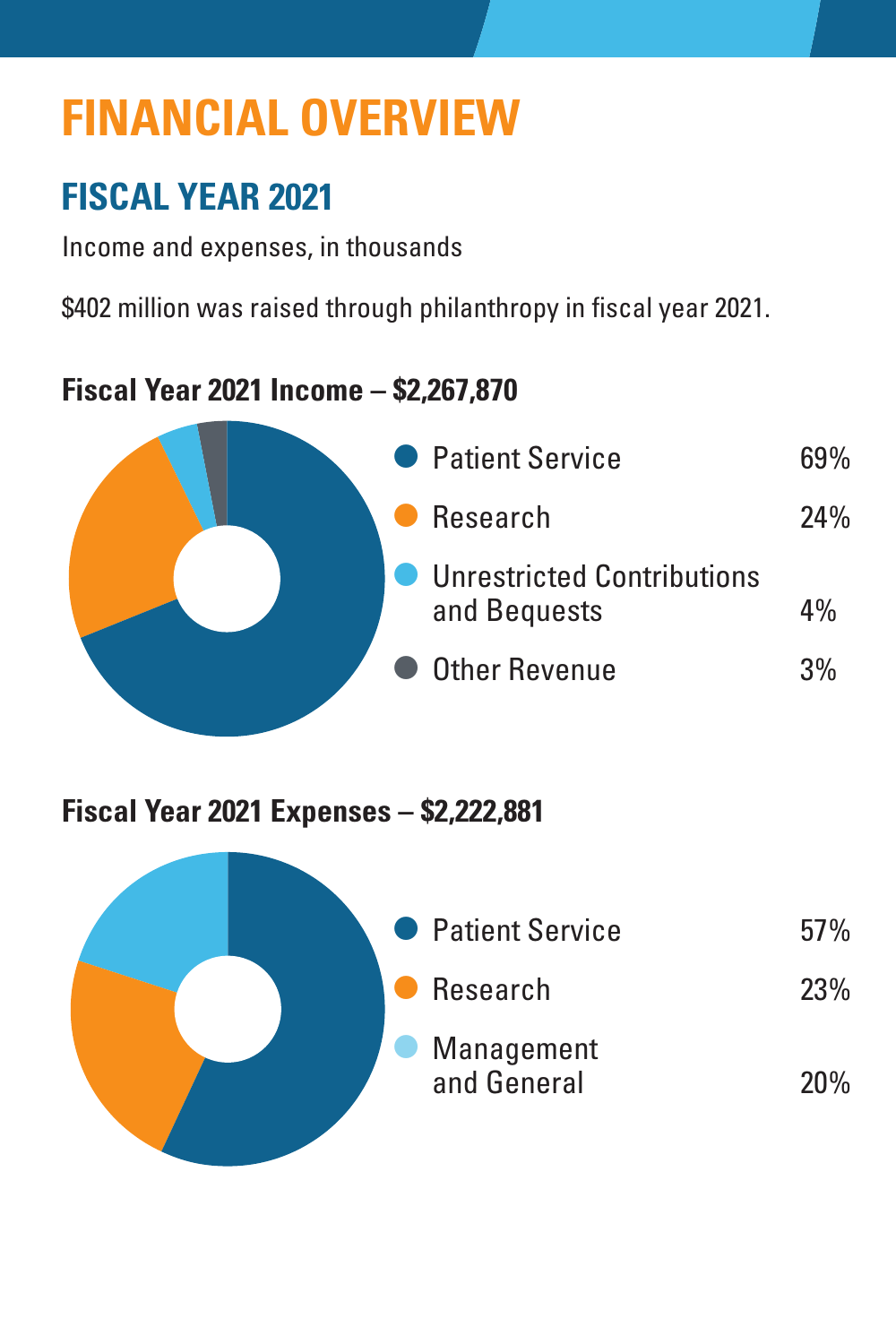# **OUR LOCATIONS**

- **Dana-Farber Cancer Institute Longwood Medical Area**, 450 Brookline Ave., Boston
- **Dana-Farber Cancer Institute Chestnut Hill**, 300 Boylston St., Newton, MA

### **SATELLITE CENTERS**

- **Dana-Farber Brigham Cancer Center** at Milford Regional Medical Center, 20 Prospect St., Milford, MA
- **Dana-Farber Brigham Cancer Center** in clinical affiliation with South Shore Hospital, 101 Columbian St., South Weymouth, MA
- **Dana-Farber Cancer Institute** Merrimack Valley, 5 Branch St., Methuen, MA
- **Dana-Farber/New Hampshire Oncology-Hematology**, 40 Buttrick Rd., Suite B, Londonderry, NH
- **Dana-Farber Cancer Institute at St. Elizabeth's Medical Center**, 736 Cambridge St., Brighton, MA

### **OPENING SUMMER 2022**

• **Dana-Farber Cancer Institute - Foxborough**, 20 Patriot Place, Foxborough, MA

We also have collaborations and alliances with many other institutions. Learn more at **www.dana-farber.org/locations**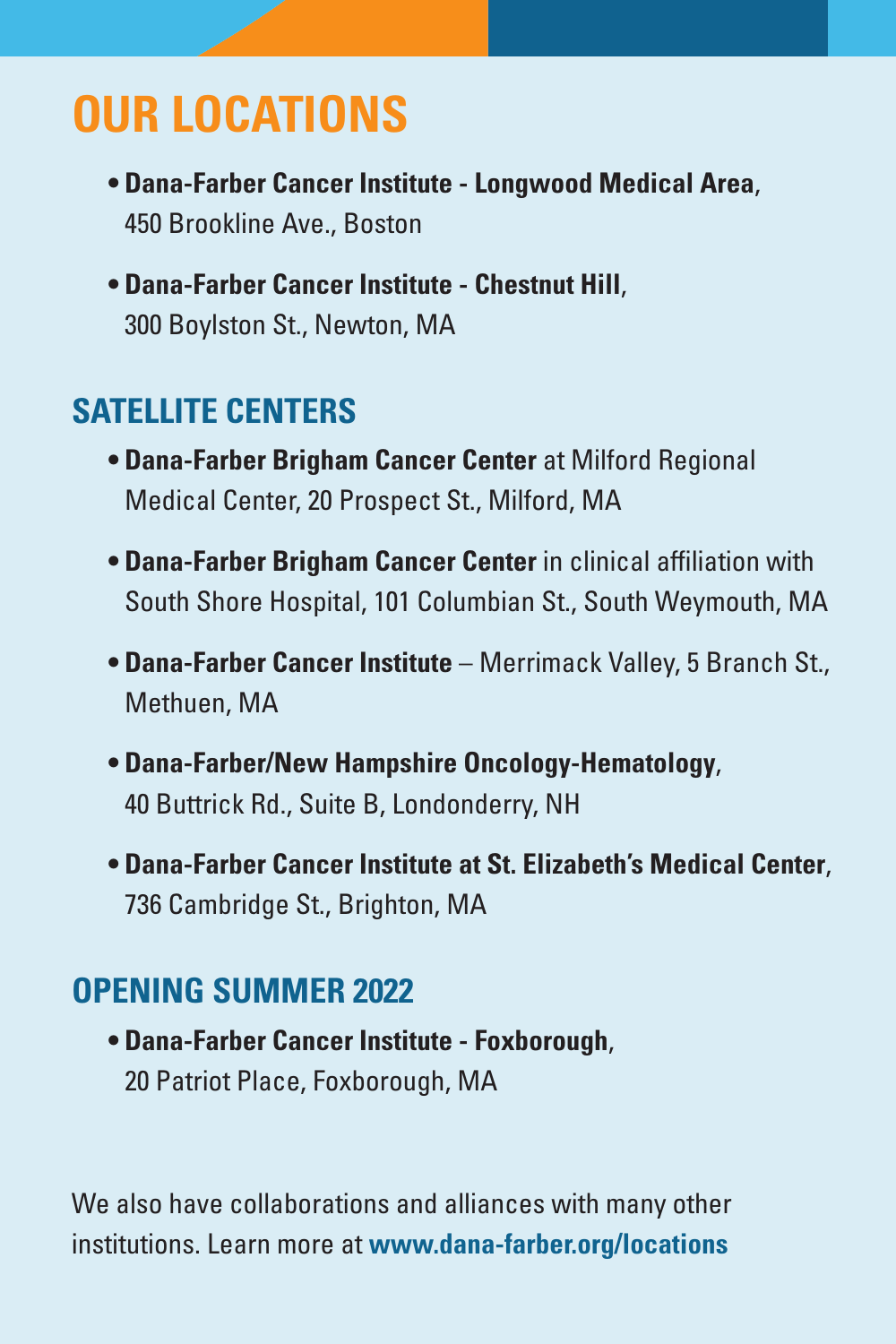# **GET INVOLVED**

Supporting Dana-Farber and the Jimmy Fund brings hope to adults and children with cancer here and around the world. You can support our lifesaving mission through:

- Giving online or by mail, phone, or stock transfer
- Memorial and tribute gifts
- Participating in or starting a fundraising event
- Corporate and foundation giving
- Bequests and planned gifts
- Naming and funding opportunities
- Volunteering

Visit **www.jimmyfund.org** or call **800-525-4669**.

### **VOLUNTEER**

Visit **www.dana-farber.org/volunteer** or call **617-632-3307**.

### **DONATE BLOOD OR PLATELETS**

Visit **www.dana-farber.org/blooddonation** or call **617-632-3206**.

| Whole blood units collected last year | 8.097 |
|---------------------------------------|-------|
| Platelet units collected              | 4.148 |
| <b>Blood drives held</b>              | 174   |

### **JOIN THE FRIENDS OF DANA-FARBER CANCER INSTITUTE**

Visit **www.dana-farber.org/friends** or call **617-632-3021**.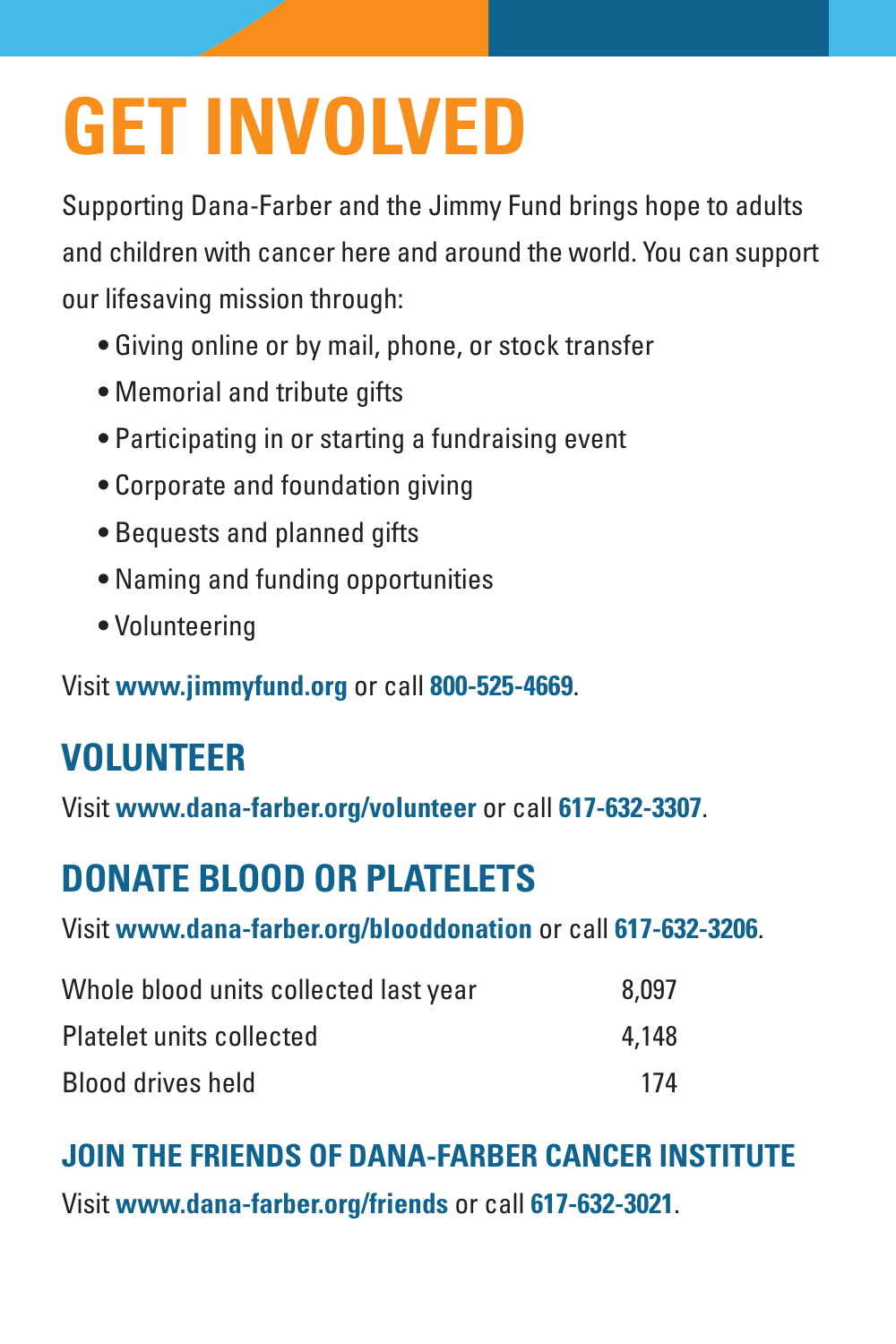

If you speak a language other than English, language assistance services at Dana-Farber are available to you free of charge. **617-632-3673**

Si habla español, tiene a su disposición servicios gratuitos de asistencia lingüística. **617-632-3673**

#### **617-632-3673**

إذا كنت تتكلم اللغة العر بية فإن خدمات المساعدة اللغوية تتوافر لك بالمجان اتصل برقم

Dana-Farber does not discriminate on the basis of race, color, religion, ancestry, age, national origin, place of birth, gender, gender identity or expression, marital status, sexual orientation, disability, genetic information, status as a member of the Armed Forces or veteran of the Armed Forces, or any other category protected by federal, state, or local law in its health programs and activities.